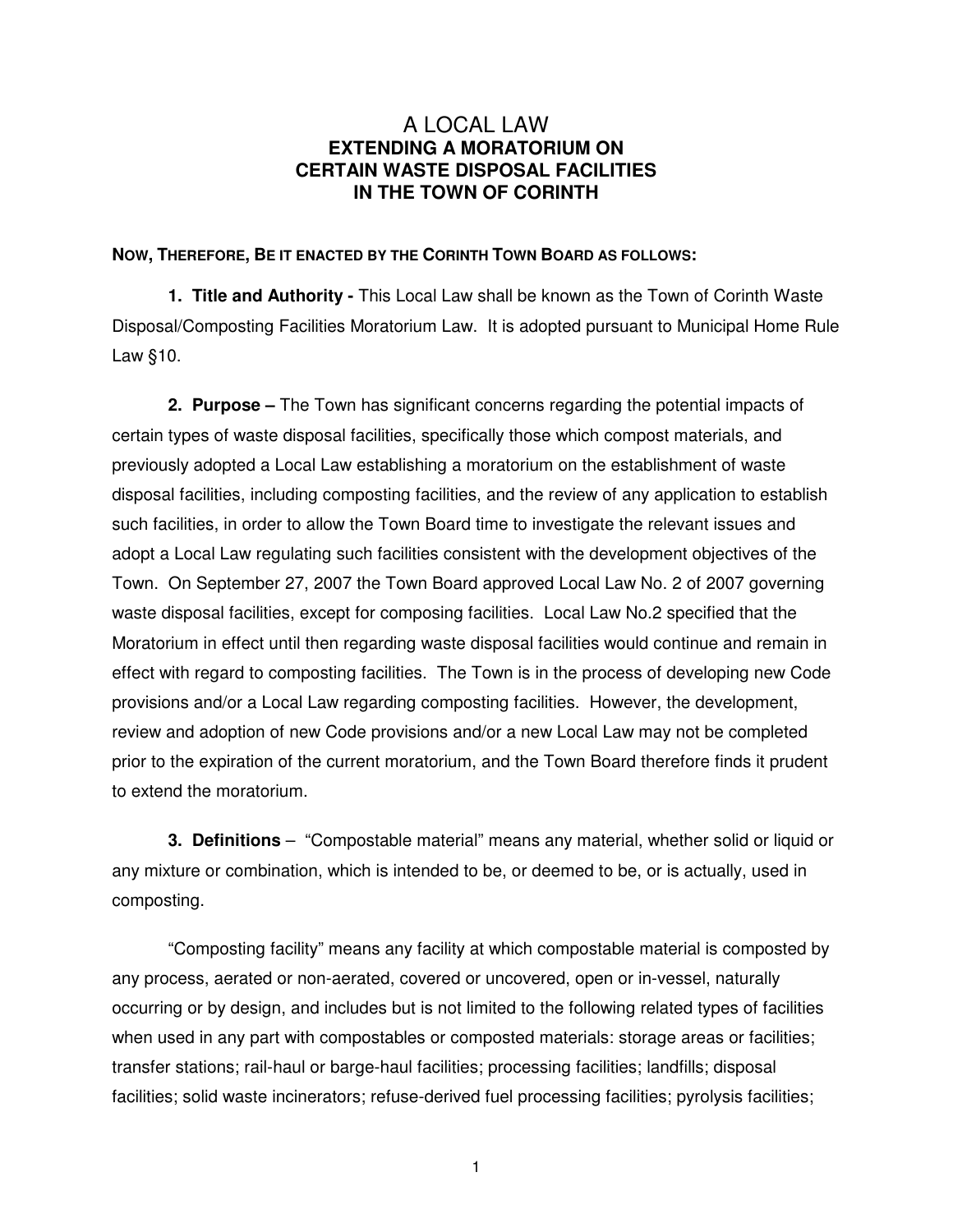waste-to-energy facilities; surface impoundments; human waste processing facilities; medical waste treatment facilities; hazardous waste storage, management, disposal, processing or incineration facilities; and special waste (including but not limited to paper sludge) storage, management, disposal, processing or incineration facilities. The term includes but is not limited to all structures, appurtenances and improvements on the land used in connection with a composting facility.

 **4. Imposition and Extension of Moratorium -** The Town of Corinth hereby extends the moratorium previously imposed in part on the establishment, review or approval of any composting facility, with such extension to be for a period of approximately three (3) months, until April 30, 2008. The provisions of this Local Law shall be applicable to any establishment, review or approval of any composting facility, including any for which applications are currently pending, unless all necessary approvals have been obtained and actual physical project construction was substantially commenced as of January 26, 2006. For the purpose of this Local Law, establishment, review or approval shall include undertaking of any new or expanded facility, issuance of a building permit, application of review standards, conduct of a public hearing or rendering of a final decision or any approval which would in any way authorize the installation, construction or use of a composting facility.

**5. Extensions -** This moratorium may be extended for such additional periods as the Town Board may determine to be necessary to protect the public health, safety and welfare of the citizens of the Town of Corinth.

**6. Variance Procedure -** The Town Board shall have the power, after a public hearing, to vary or modify the application of any provision of this Local Law upon its determination that strict application of this Local Law would impose extraordinary hardship upon an applicant and that the variance granted would not adversely affect the health, safety or welfare of the citizens of the Town. Any request for a variance shall be filed with the Town Clerk. If the Town Board, in its sole discretion, determines to consider the variance application, the Town Board shall conduct a public hearing on at least five (5) days public notice and make its decision within thirty (30) days after close of the public hearing.

**7. Termination -** This moratorium shall be terminated earlier than April 30, 2008 upon enactment of any local legislation which constitutes a new Local Law or Ordinance governing

2